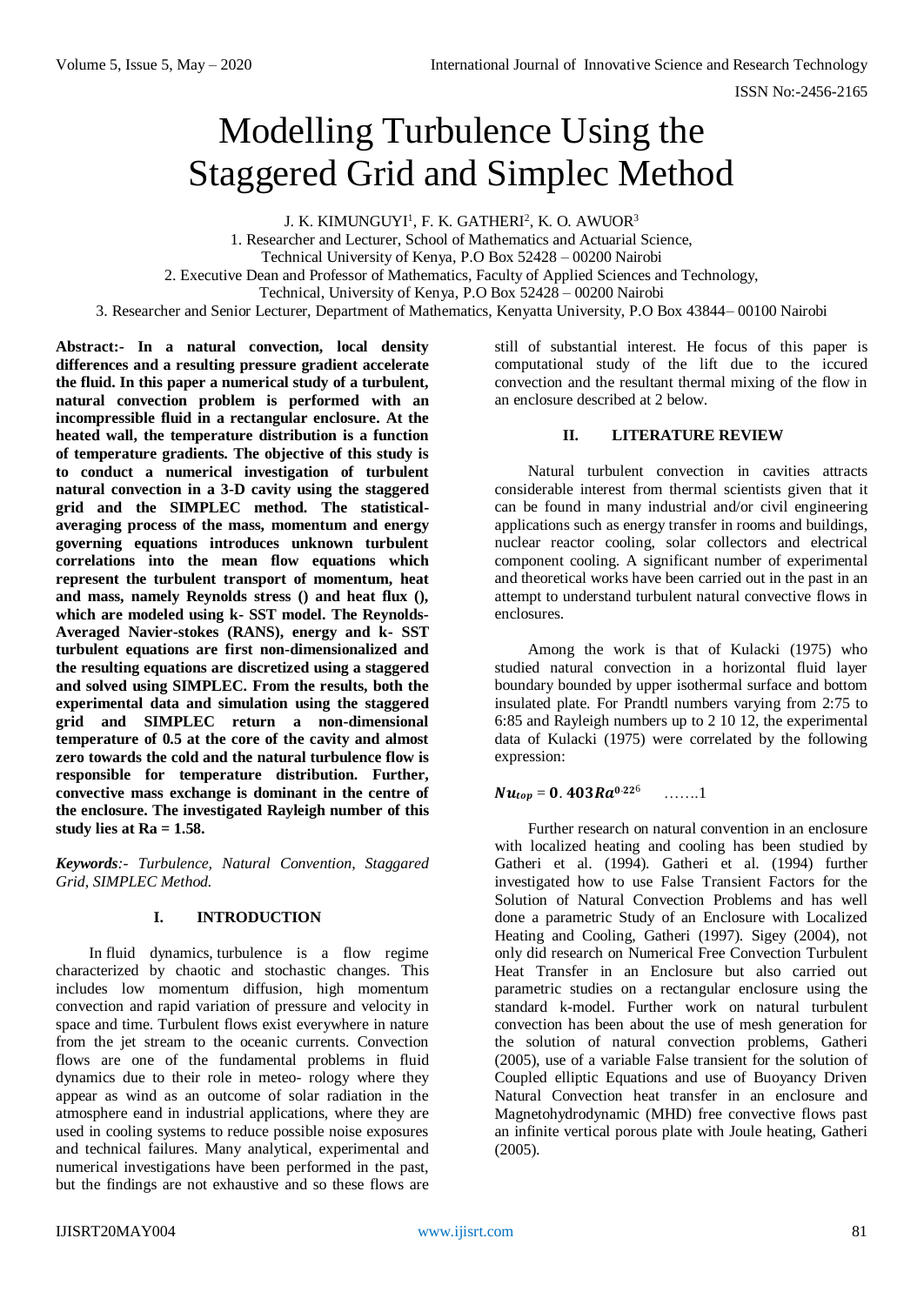The validation of and a coarse DNS models for turbulent natural convection in a differentially heated cavity containing a fluid with  $P r = 0:71$  and Rayleigh numbers ranging from 1.5810 9 to 10 12 was performed by Aounallah et al. (2007). The conclusion of Aounallah et al. (2007) was that the k-!-SST provided superior outcomes than the other models analyzed, though it was not able to reproduce accurately the mean flow.

Awuor (2012) did a study to assess the performance of three numerical turbulence models; to find the model with a better approximation to the experimental data in predicting heat transfer profiles due to natural convection inside an air filled cavity. The results showed that model is a more accurate layer simulation under high temperature gradient as compared with the models. A numerical data was then obtained for a test problem using the best model, the resultant numerical data stratified into three regions: a cold upper region, a hot region in the area between the heater and a warm lower region. The research work by Awuor (2012) is the motivation behind this paper.

# **III. MATHEMATICAL FORMULATION**

In this paper, modelling turbulent heat transfer in a natural convection flow using the staggared grid within a cavity is conducted. The geometry is illustrated in figure 1. It consists of a hot surface, located on the left side of the rectangular cavity wall, and a cold surface on the right side. The enclosure is heated on the hot wall (Red color) and cooled on the cold wall (blue color). The measurement of Ampofo and Karyiannis (2003) were used.

The walls measures 0.75m by 0.75m wide by 1.5m. The hot and cold walls of the cavity were isothermal at 323K and 2830.15K respectively, giving a Reyleigh number of 1.58. Each of the remaining walls are adiabatic. Fluid flow will depend only on the temperature difference given as ∆T. Aspect ratio is 0.5. Furthermore, the Boussinesq Approximation (1903) is assumed and is presented below. In this research, we will study the variables as used by Ampofo and Karyiannis (2003).



Fig 1:- Geometry of the 3-D numerical model

The convection cell can be described by the parameters of the Rayleigh number Ra, the Prandtl number Pr, the Nusselt number Nu and its aspect ratios  $\Gamma$  x ,  $\Gamma$  z. These parameters are defined as;

$$
Ra = \frac{g\Delta T \beta H}{\alpha v}
$$
  
Pr =  $\frac{v}{\alpha}$  Nu =  $\frac{\partial T H}{\partial y \Delta T}$   

$$
\Gamma = \frac{L}{H} = 0.5
$$

Where g is the gravitational acceleration, the temperature difference between the horizontal walls, β the coefficient of therml expansion, H the height of the container, the thermal diffusivity, the kinematic viscosity, and ∂T∂y the temperature gradient directly at the heated walls (index w). The Nusselt number characterises the heat flux in the container. All parameters in Equation (1) correspond to the mean temperature field T mean = T cold  $+ \Delta T2 = 303.15$  K between both heated walls of the setup. If the fluid exceeds a critical value of the Rayleighnumber, it starts moving, controlled by the temperature difference of the vertical, heated walls. The Prandtl number lies in this study at  $Pr = 0.71$ . The simulation assumes a Boussinesq fluid.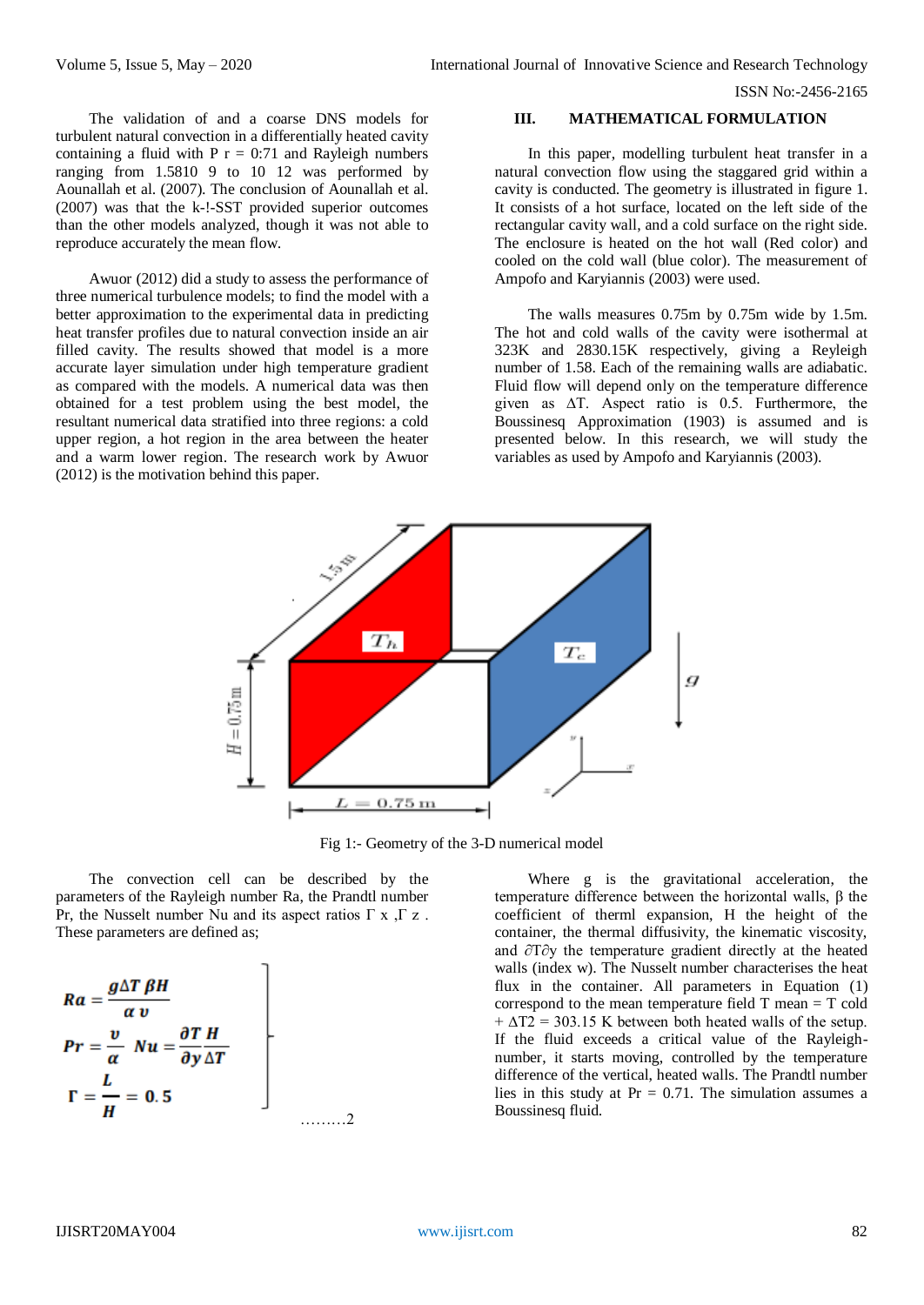## **IV. GOVERNING EQUATIONS**

The resulting equations in general form after non dimensionalisation of the time averaged equations of motion, become;

$$
\frac{\partial \rho}{\partial t} + \frac{\partial}{\partial x_j} (\rho U_i + \overline{\rho u_j})
$$
\n
$$
\dots \dots 3
$$
\n
$$
\frac{\partial}{\partial t} (\rho U_i + \overline{\rho u_i}) + \frac{\partial}{\partial x_j} (\rho U_i U_j + U_i \overline{\rho u_j})
$$
\n
$$
= -N_1 \frac{\partial P}{\partial x_i} + N_2 \rho g_i + \frac{\partial}{\partial x_j} (N_3 \tau_{ij} - U_i \overline{\rho u_i} - \rho \overline{u_i u_j} - \overline{\rho u_i u_j})
$$

$$
= 0 \qquad \qquad \dots \dots 4
$$

$$
\frac{\partial}{\partial t}(c_P \rho \Theta + c_P \overline{\rho \Theta}) + \frac{\partial}{\partial x_j}(c_P \overline{\rho U_j \Theta})
$$
\n
$$
= L_1 \left[ \frac{\partial p}{\partial t} + U_j \frac{\partial p}{\partial x_j} + \overline{u_j} \frac{\partial p}{\partial x_j} \right] + \frac{\partial}{\partial x_j} \left( L_2 \lambda \frac{\partial \Theta}{\partial x_j} - c_P \overline{\rho \Theta} + c_P \rho \Theta \right)
$$
\n
$$
+ L_3 \emptyset \qquad \qquad \dots \dots 5
$$

#### **V. VARIABLE ARRANGEMENT ON THE STAGGARED GRID**

Before describing the discretization scheme, choice of arrangement on the grid requires some consideration. Instead of a collocated grid, we used a staggered grid arrangement for this paper computation in order to evaluate the velocity components at the control volume faces while the rest of the variables governing the flow field, such as the pressure, temperature, and turbulent quantities, are stored at the central node of the control volumes. A typical arrangement is depicted in figure 3, which is in 2-D, for convenience.



Fig 2:- control volumes in 2D.

It can be demonstrated that the discrete values of the velocity components, , from the momentum equation are evaluated and stored at the east, , and the west, , faces of the control volume. By evaluating the other velocity components using the momentum and momentum equations on the rest of the control volume faces, these velocities allow a straightforward evaluation of the mass fluxes that are used in the pressure correction equation. This arrangement therefore provides a strong coupling between the velocities and pressure, which helps to avoid

some types of convergence problems and oscillations in the pressure and velocity fields.

# **VI. THE SIMPLEC SOLUTION ALGORITHM**

The SIMPLEC Algorithm follows the same steps as SIMPLE algorithm, with the difference that the momentum equations are manipulated so that the SIMPLEC velocity correction equations omit terms that are less significant than those omitted in SIMPLE.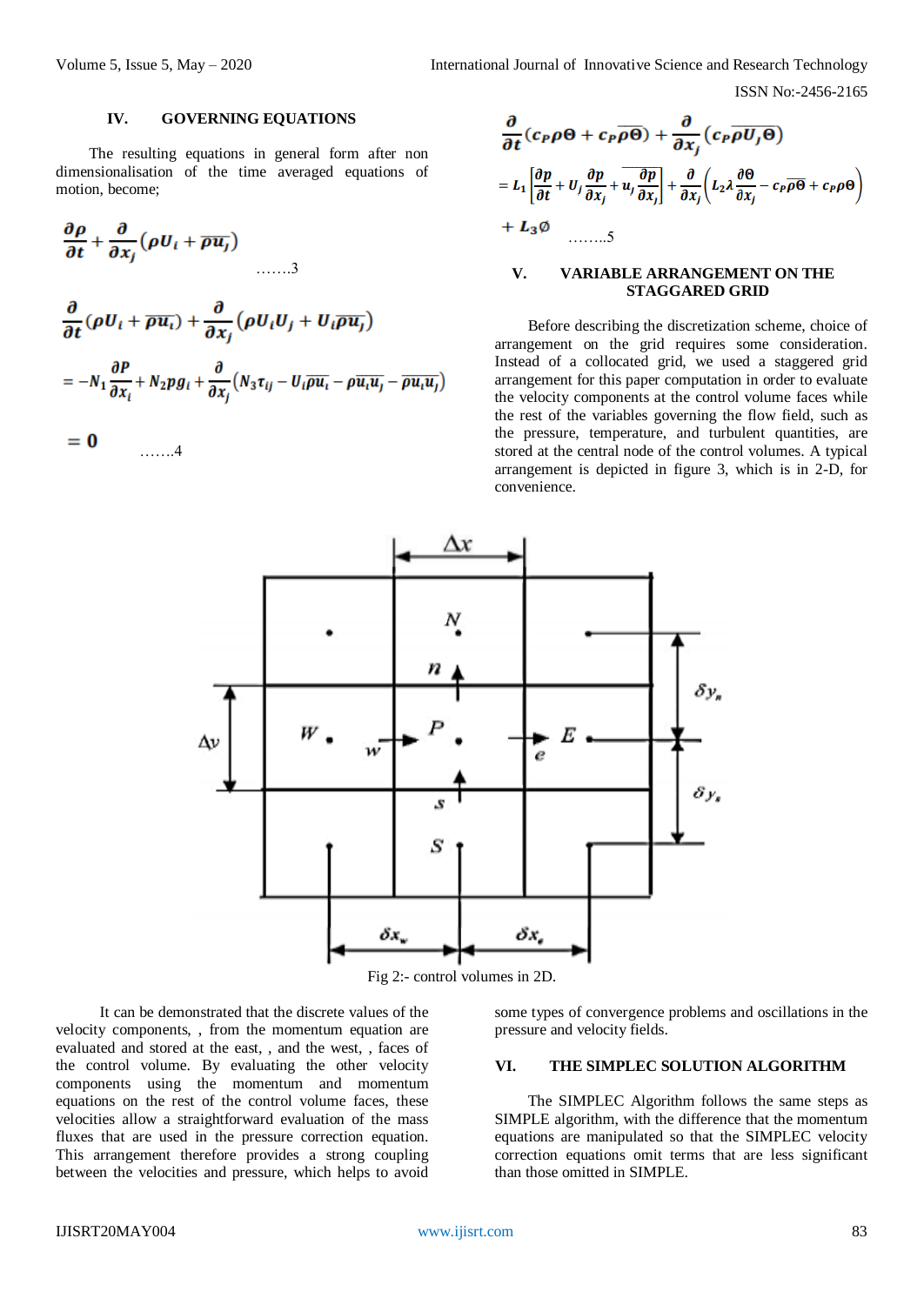

Fig 3:- SIMPLEC Algorithm flow chart

# **VII. RESULTS AND DISCUSSION**

The results presented here were obtained by solving equations (3), (4) and (5)) by SIMPLEC algorithm after discretization using the staggered grid as shown in figures( 2) and together with the boundary conditions gave the following numerical solutions. The numerical results we have found were validated against the experimental data provided by Ampofo and Karayiannis (2003). This benchmark is at a Rayleigh number of.

## *A. Solution Convergence by SIMPLEC Method*

Convergence was monitored with residuals, whereby a decrease in residuals by three orders of magnitude was to indicate at least qualitative convergence whereby case residual plots would show when the residual values have reached the specified tolerance. For SIMPLEC, the residual convergence criterion for each variable was achieved and the residual imbalance became negligible after 350 iterations in a duration of 1hr, 15min.



Fig 4:- Scaled Residuals by SIMPLEC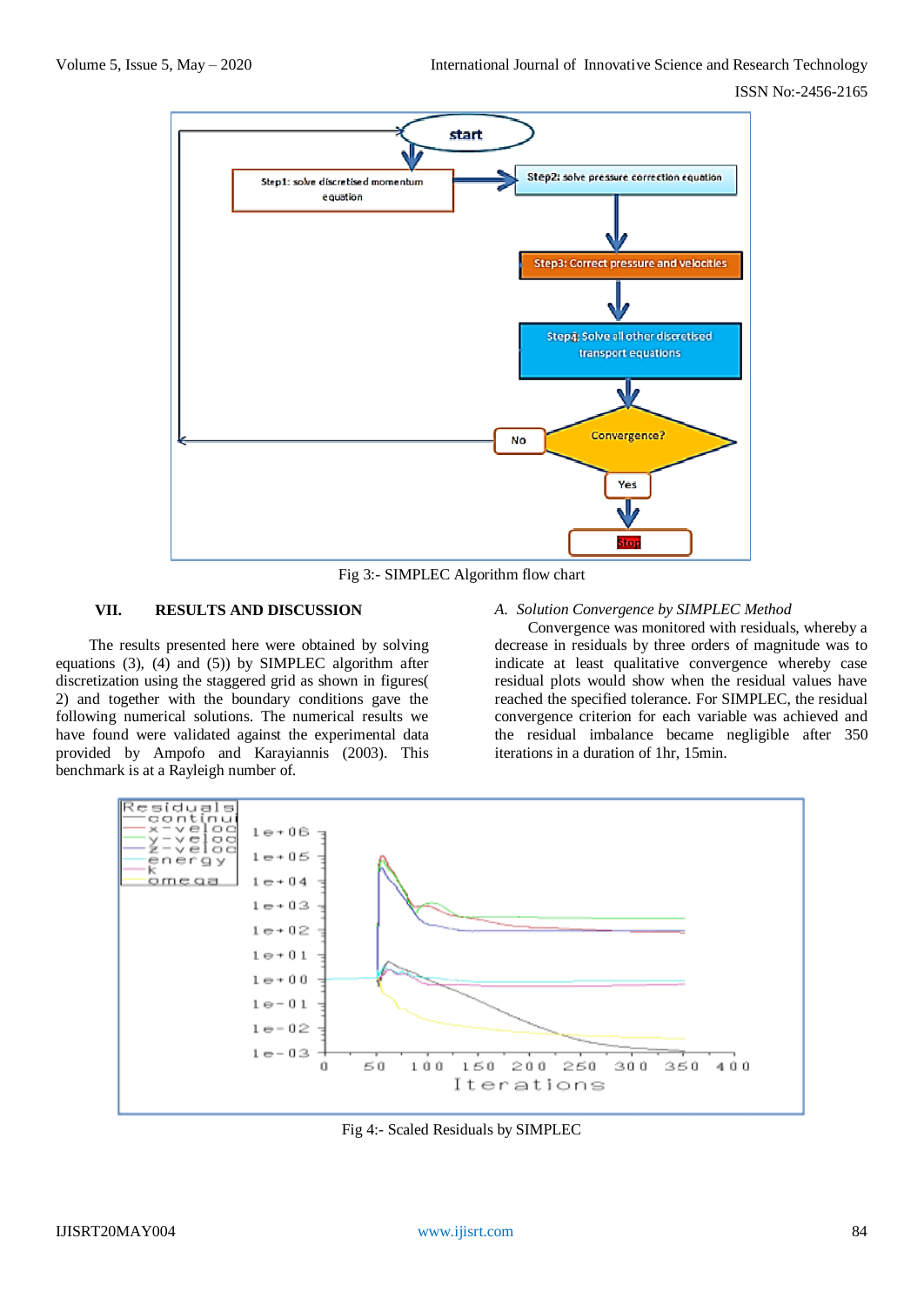#### *B. Validation of Results*

Verification and Validation to assess the accuracy and reliability of results in this numerical code was done against the experimental solutions obtained from Ampofo and Karayiannis (2003).

#### *Temperature Profiles*



Fig 5:- Comparison of the Mean Temperature at y/H=0.5

From fig. 5, the mean temperature profiles show an almost uniform distribution in the enclosure core. This shows that in the enclosure core region, there is very little activity as the mean temperature is nearly uniform. The predicted temperatures by SIMPLEC show a minimum which is lower than the experimental values in the core of the cavity. Again this shows insufficient mixing with the laminar core. In the enclosure core region, there is very little activity; the mean temperature is nearly uniform.

#### *Mean Vertical Velocity*

Figure 6 shows the profiles for rate of change of vertical displacement of the fluid particles with time. The profiles are asymmetrical and with a peak near the heated surface.

As seen in figure 6, there is good agreement between the experimental data and the predicted data in terms of the mean velocity. The peak value of velocity is particularly well captured by SIMPLEC method. In the enclosure core region, there is very little activity and hence the fluid velocity is very small.



Fig 6:- Comparison of the vertical velocity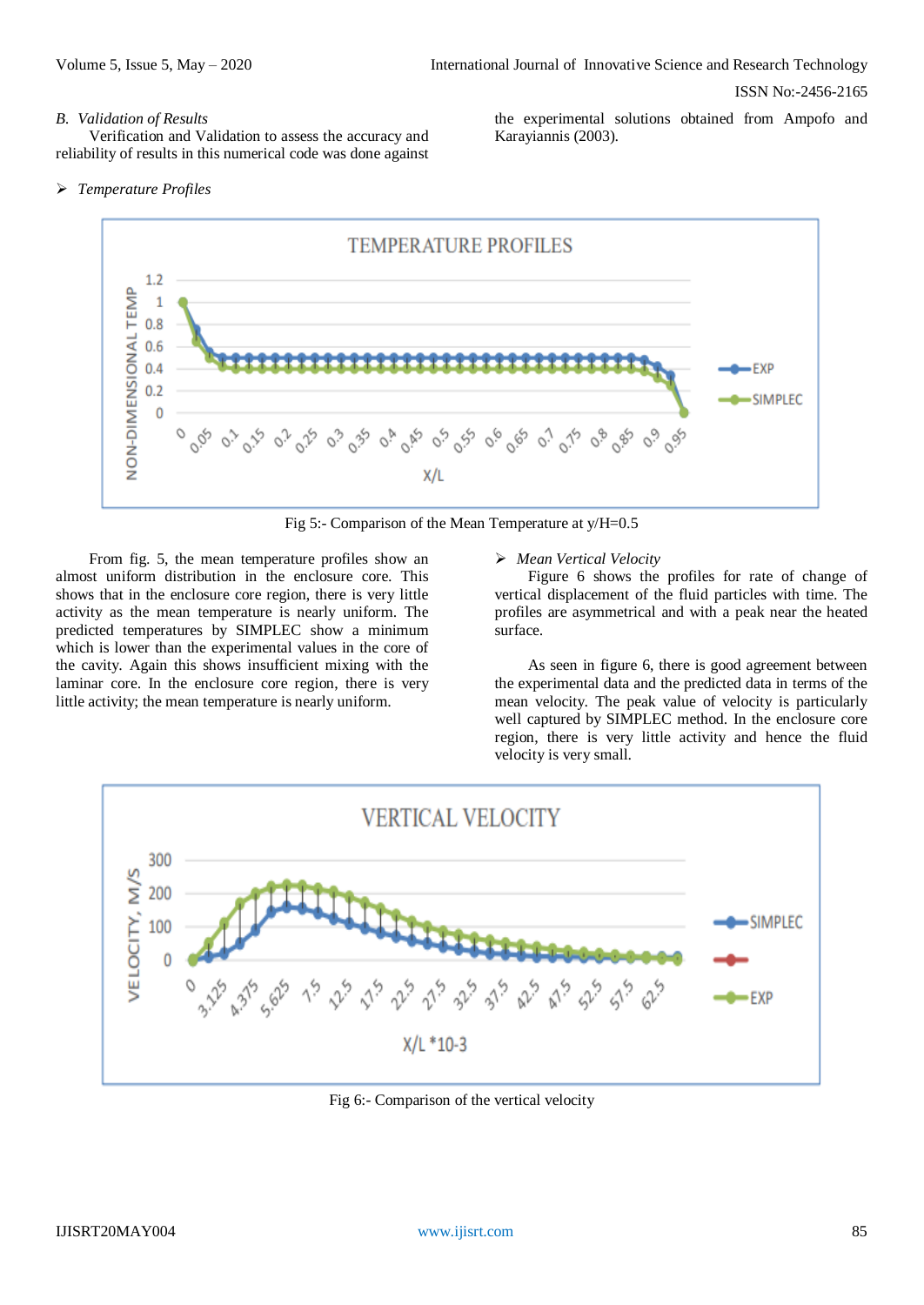# *Mean Horizontal Velocity*

Figure 7 shows the profiles of the rate of change of horizontal displacement of the fluid with time.



Fig 7:- Comparison of the Horizontal velocity

The rise of velocities near the heated surface of the cavity is as a result of fluid gaining kinetic energy from the heated wall causes an increased convective heat transfer coefficient, while there is a drop of velocities after 0.04.

All in all, there is good agreement between the experimental data and the predicted data in terms of the mean horizontal velocity, as in fig. 7,

# **VIII. CONCLUSION**

- $\triangleright$  From the numerical data, the numerical method produced a solution which approached the exact solution by Ampofo and Karayiannis (2003) as the grid spacing reduced to zero. Further, the method is stable, the governing equations consistent, as evidenced by the damping errors as the numerical method proceeded and the initial data did not cause wild oscillations of divergence. Therefore using Lax's equivalence theorem, Lax and Richtmyer (1956), this code is valid, stable and consistent.
- $\triangleright$  In this numerical investigation, both the experimental data and simulation using SIMPLEC return a nondimensional temperature of 0.5 at the core of the cavity and almost zero towards the cold Therefore
- $\triangleright$  The results show that in an enclosure environment, the natural turbulence flow is responsible for temperature distribution.

# **ACKNOWLEDGEMENT**

My sincere gratitude to Prof. F. K. Gatheri and Dr. K. O. Awuor for their valuable contributions and inspiration.

#### **REFERENCES**

- [1]. Ampofo F. and Karanyiannis T. G. (2003), Experimental Benchmark Data for Turbulent Natural Convection in an Air-Filled Square Cavity, Intenational Journal of Heat Mass Transfer, 46, 3551- 3572
- [2]. Aounallah, M., Addad, Y., Benhamadouche, S., Imine, O., Adjlout, L. and Laurence, D., (2007), Numerical investigation of turbulent natural convection in an inclined square cavity with a hot wavy wall, International Journal of Heat an Mass Transfer, 50, 1683–1693
- [3]. Awuor K. (2012), Turbulent Natural Convection in an Enclosure: Numerical Study of Different k-epsilon models, Ph.D. Thesis, Kenyatta University, Kenya, 1- 102.
- [4]. Berghein C., Penot F., Mergui S. and Allard F. (1993), Numerical and experimental evaluation of turbulent models for natural convection simulation in a thermally driven square cavity, Proceedings on Adaptive Selection Mode Error Concealment (ASMEC) Conference, 1-12.
- [5]. Boussinesq J. (1903), Th´eorie Analytique de la Chaleur, Gauthier-Villars, 2, 1-680
- [6]. Davidson L. and Nielsen P.V. (1996), Large Eddy Simulations of the Flow in a Three- Dimensional Ventilated Room, Proceedings Roomvent '96, 2, 161- 168.
- [7]. Dol H. S. and Hinjalic K. (2001), Computational Study of Turbulent Natural Convention in a side Heated Near-cubic Enclosure at High Re, International Journal of Heat and Mass Transfer, 4, 2323-2344
- [8]. Gatheri F. K. (2005), Variable False Transient for the Solution of Coupled Elliptic Equations, East African Journal of Physical Sciences, 6 (2), 117